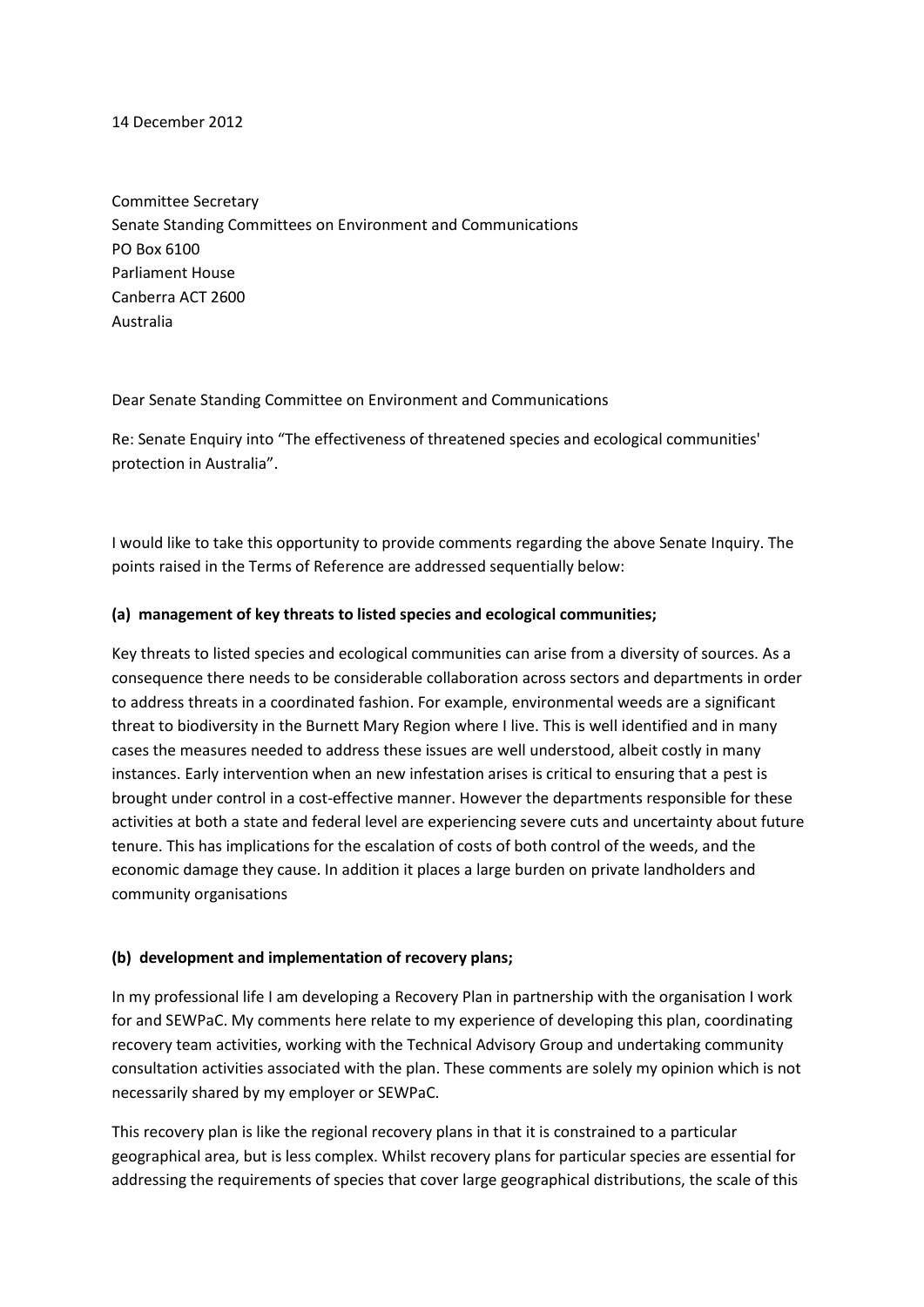recovery plan has provided great benefits in terms of ability to engage the community in the recovery process. This is critical to the success of any recovery plan, particularly in a climate of limited investment in environmental activities. Community organisations and volunteers undertake countless hours of weeding, planting, raising awareness and looking after their local area. They also lobby decision makers and influence decisions relevant to the recovery process. These factors are often overlooked in recovery plans. I believe that this is in part because quantifying the impact of these activities is not a mainstream activity of biologists and ecologists. By involving expertise from social science, these activities could be evaluated in more rigorous ways and be given appropriate standing that is equal to other recovery activities. To facilitate this, the template used for recovery plans and the thinking about performance criteria and monitoring and evaluation needs to be adapted and staff within SEWPaC exposed to these social research methods.

The way in which action prioritisation and costing occurs is also in need of a revamp. Recovery plans needs to be adaptable and flexible in the current climate where funding cycles are often short and there may be uncertainty about priorities of funding bodies from year to year or cycle to cycle.

The difficulty in funding recovery plan implementation is another impediment to recovery planning actually achieving its goals. Recovery plans have not been given a priority for funding in the Caring for Country Business Plans of the past. This is rather perplexing given the effort expended in amassing the expertise, analysing it and identifying the actions that are most likely to contribute to recovery of a threatened species. Although the Prospectus released recently by Caring for Country indicates some alignment with recovery plans, a stronger and closer link would be worth exploring. This is because it will ensure better value for money in expenditure of on ground work.

# **(c) management of critical habitat across all land tenures;**

Critical habitat on any tenure appears to be a bit of a stumbling block for the implementation of the EPBC Act at the moment. From an ecological perspective it is a crucial idea, because without availability of critical habitat for all stages of its life cycle, a species is unlikely to survive and reproduce. I believe it is worthy idea that should be used more extensively in conservation of threatened species. This suggestion aligns with a recommendation of the Hawke Review of the EPBC Act.

### **(d) regulatory and funding arrangements at all levels of government;**

There could be a stronger link between local government planning schemes, state government and federal processes. A disconnect is apparent between these levels. This disconnect is fostered by different systems of classifying species as threatened and different systems of rating weed species.

### **(e) timeliness and risk management within the listings processes;**

I do not have any comments related to this item.

### **(f) the historical record of state and territory governments on these matters; and**